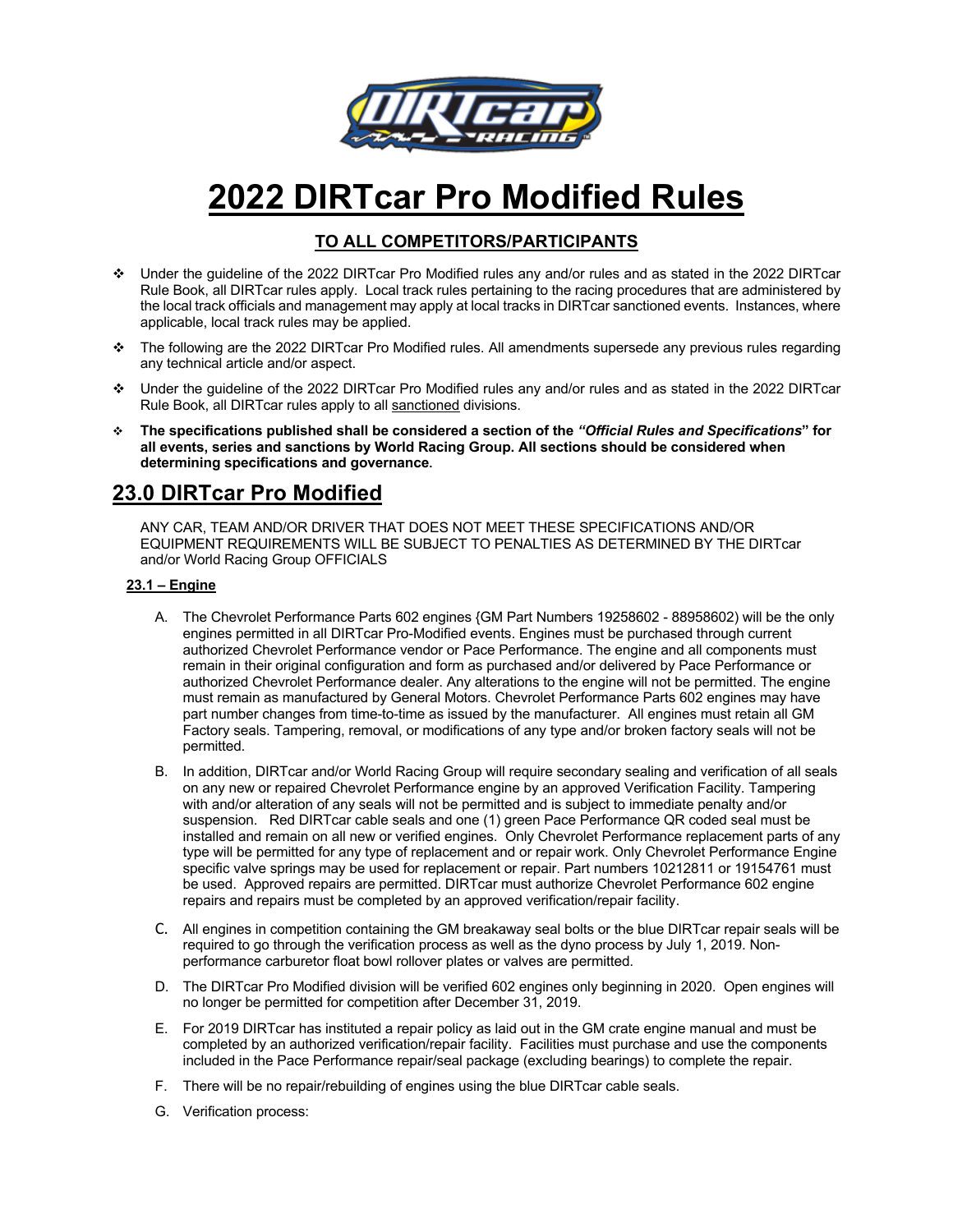Competitor should schedule a date for their engine to be verified with one of the currently authorized Verification / Repair Facilities.

| <b>Baldwin Racing Engines</b> | NCP Speed and Machine |
|-------------------------------|-----------------------|
| 573-788-2329                  | 217-825-8249          |

Verification fees:

Verification including seals, \$200.00

Verification including dyno and seals, \$450.00

- H. One (1) four (4) barrel 650 cfm unaltered Holley carburetor, Part Number 4777 or 80777 or Holley HP Carburetor Part Number 80541-1, (-2) will be permitted. One (1) two (2) barrel unaltered 500 cfm Holley carburetor Part 4412 will be permitted. All carburetor components must remain unaltered. Any changes will result in disqualification from the event. Any alterations to the carburetor will not be permitted. "Unaltered" includes replacing any component of the carburetor with or adding an aftermarket piece. Maximum 1" in thickness carburetor spacer plate allowed. Only one round, 4"X14", air filter element with metal top and bottom is allowed. K&N style filters are allowed. Maximum distance from carburetor air horn base to top of air cleaner is 5".
- I. All engines and all components must remain in their original configuration and form as purchased and/or delivered from the factory. Any changes will result in disqualification from the event. Any alterations to the engine will not be permitted.
- J. Any part that is sealed from the factory that has been tampered with and/or removed will result in an immediate penalty.
- K. Any issued penalty may include and will not be limited to a suspension of the car, driver, car owner, engine builder from participation in any World Racing Group event.
- L. Any participant (driver, car owner and/or engine builder) that is found to have tampered with the engine will lose all points accumulated for the season, all earnings and the parts will be impounded for competitive analysis. In addition, the participant may be suspended indefinitely from all World Racing Group events.
- M. Changes and/or alteration to the engine, intake manifold, cylinder heads, valve coverts, valve components, front cover, oil pan, harmonic balancer and/or any parts on or in the engine will not be permitted.

#### **23.2 – Engine Inspection and/or Engine Exchange**

- A. World Racing Group and/or DIRTcar Officials reserve the right to exchange or impound any engine at any time for competitive analysis and for inspection. Failure to allow the engine to be retained for the impound procedure will result in disqualification from the event and possible further penalties. The engine that has been impounded and/or exchanged will retain all components as the engine was received from the factory or on the factory sale list.
- B. The engine that has been impounded and/or exchanged will retain all components as the engine was received from the factory or on the factory sale list.

#### **23.3 – Chevrolet Performance 602 Engine or Optional Engine Distributor / Ignition**

- A. All Chevrolet Performance 602 engines must use GM factory HEI ignition system with stock appearing GM module and coil.
- B. HEI ignition system must be equipped with an approved, unaltered operational MSD #8727 CT Digital Soft-Touch HEI Rev Control Limiter.
- C. All engines must be chipped or programmed to the following maximum engine RPMs. Chevrolet Performance 602 engines, 6,200 rpm
- D. The ground wire must not exceed more. then 8 inches in length
- E. The unit must be mounted under the access panel above the driver foot box.
- F. Series retains the right to change MSD boxes with any car at any time without notice.
- G. Series retains the right to change MSD #8727 CT Digital Soft Touch HEI Rev Control Limiter.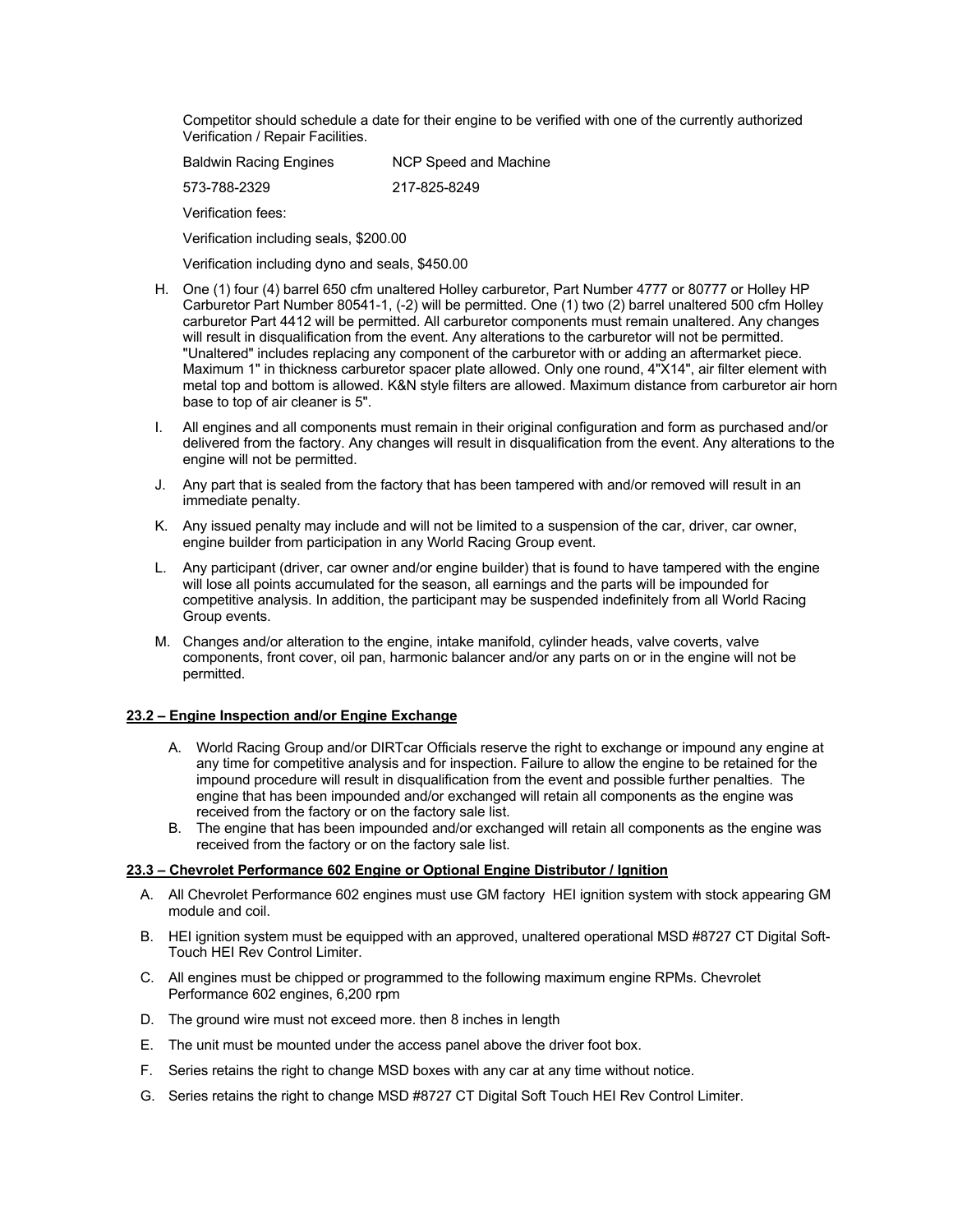- H. The following ignition boxes will not be permitted for use:
	- a. MSD Red 6 Box Part Number: 6530
	- b. MSD Black 6 Box Part Number: 65303
	- c. MSD Gold 7 Box Part Number: 7531
	- d. Fast Ignition Part Number: 307222

#### **23.4 – Exhaust**

- A. The exhaust system(s) must be mounted with the exhaust directed away from the vehicle and away from the ground.
	- a. The exhaust system(s) must remain completely below the interior deck of the car. The entire exhaust system (including the exhaust pipe and/or header exits) must be inside all parts of the body.
	- b. The only breach of any interior or exterior body panel that will be permitted is for routing the left side header or exhaust pipe on the left side of the car.
	- c. When routing the left side header or exhaust pipe through the left side firewall a maximum of 1/2" inch clearance around the header or exhaust pipe will be permitted.
- B. Standard design headers and collectors only may be used.
- C. Tri-Y, Square Tube or other exotic exhaust systems will not be permitted.

#### **23.5 – Transmission & Driveline**

- A. The drive shaft must be made from magnetic steel. The driveshaft must be painted white with the car number clearly labeled.
- B. Aluminum, fiberglass, or carbon fiber drive shafts will not be permitted.
- C. A 1/2"-inch x 2"-inch 18-gauge steel drive shaft hoop is mandatory. The drive shaft hoop must be at least six (6") inches behind the universal-joint. Two hoops are strongly recommended.
- D. All competitors are encouraged to perform systematic checks on their drive-train. E.)
- E. Direct drives and/or any type devices will not be permitted.
- F. Only OEM Production transmissions will be permitted. The transmission must be bolted to the engine in the stock location. All cars must have forward and working reverse gears and be able to shift to forward or reverse with engine running
- G. One steel or aluminum OEM style/size flywheel or steel OEM style/size flex plate allowed, bolted directly to end of crankshaft will be permitted.
- H. Automatic Transmission will be permitted. The automatic transmission must remain unaltered and it may be two or three speed, the automatic transmission must utilize an OEM production case with a functioning OEM appearing pump or replaced with aftermarket explosion-proof aluminum bellhousing. Only external lines allowed are for transmission cooler. Only splined drive flange coupler or torque converter, 10"-inch minimum diameter will be permitted.
- I. Manual: The manual transmission must remain unaltered; Three or four speed manual transmissions will be permitted. The manual transmission must utilize an OEM production case and have a working 7.25 inch minimum diameter, steel and/or aluminum, single or multi-disc clutch and pressure plate bolted directly to flywheel/flex plate. These components must rotate, consistent with engine rpm, while the car is in any gear.
- J. BERT type transmission: A BERT Generation 1 or Brin Original Type Transmission will be permitted. The BERT Type Transmission must utilize a stock OEM mounted starting system and standard flex plate assembly, with scattershield. second generation or 2.0 versions of aftermarket transmissions not permitted.
- K. Clutch-type transmissions must be equipped with explosion-proof steel bell housing. In lieu of an explosion-proof bell housing or if one is not available for your engine, a shield of at least 1/2"-inch x 6"inches covering the clutch area 360 degrees securely fastened in place and fabricated from magnetic steel will be permitted.
- L. The steering box must be O.E.M appearing. CNC machined steering components are not permitted. Anytype rack and pinion style steering is not permitted. The original bolt pattern that matches frame type must be used. In the cockpit, steering may be modified to suit the driver but must remain on the left side of the vehicle. Moving the steering mechanisms to the center of the vehicle will not be permitted.

#### **23.6 – Chassis & Frame**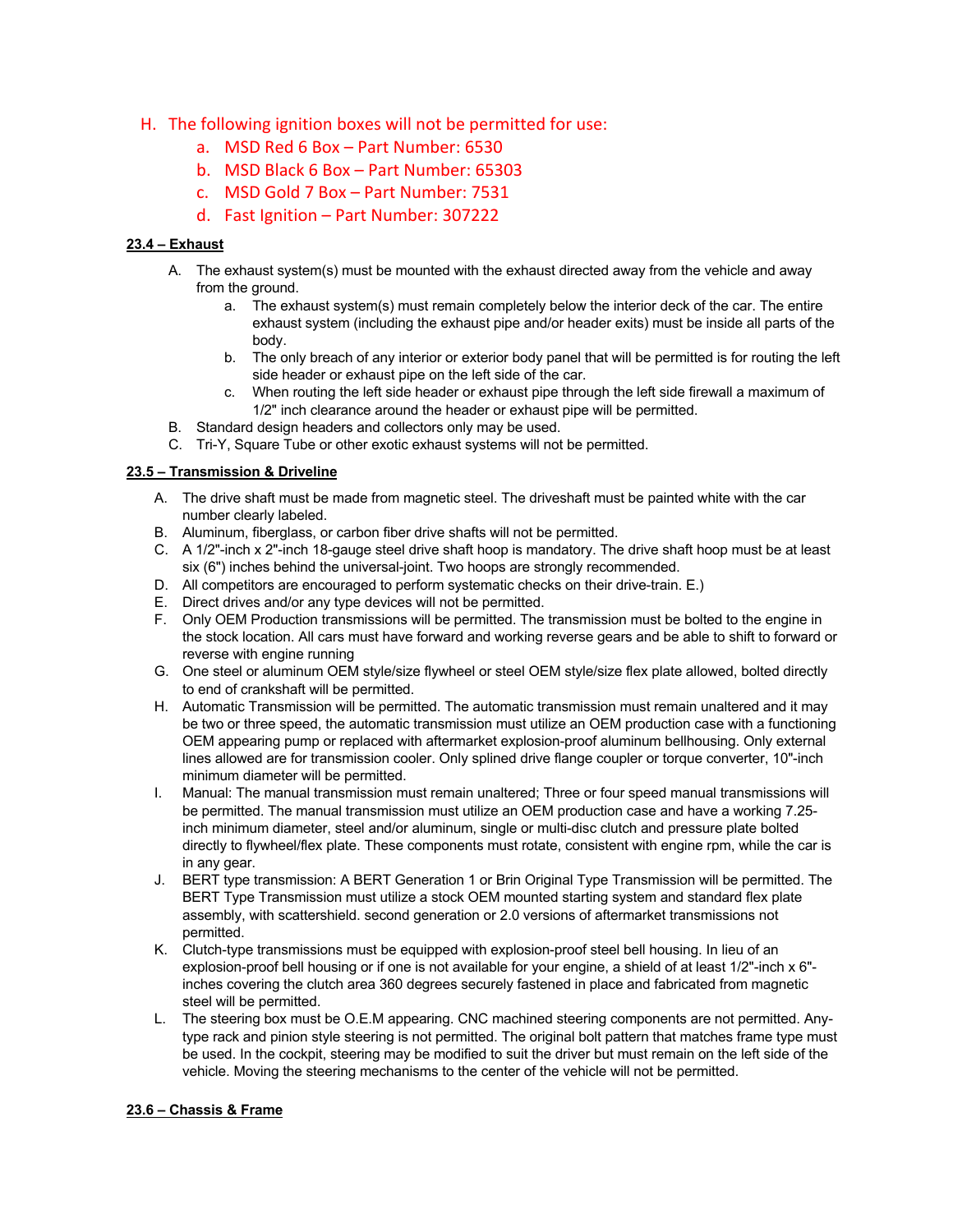- A. Only factory production full 1950 or newer parallel American passenger car frames will be permitted. The frame must be complete in front of firewall. Cutting of the frame in any way in front of firewall will not be permitted. Engine location follows UMP Modified Specification
- B. The frame must remain unaltered and must meet the requirements of the drawing {as shown in rulebook).
- C. The right side frame rail may not be altered and/or raised and/or moved from the stock OEM location in any manner and must measure a maximum of six {6) inches from the ground to the bottom or lowest edge of the frame rail.
- D. The front cross member may be notched to allow clearance for the radiator only. The cross members must be plated to retain complete box configuration.
- E. Jeep, Bronco, 4-wheel drive, front wheel drive or sports car frames will not be permitted.
- F. The minimum wheelbase permitted will be 108" inches. The maximum wheelbase permitted will be 112" inches.
- G. The rear of the frame may be altered to accept leaf or coil springs. Any coil spring must be a minimum of 5" diameter.
- H. Fiberglass lift bars and/or rear torsion bars will not be permitted.
- I. Any frame may not be widened or narrowed and must be able to support the roll cage on both sides and must be full and complete on both sides.
- J. The minimum frame and body height from ground is four (4) inches.
- K. The front bumper must be mounted to the ends of the frame with the bottom loop parallel to the ground.
- L. A minimum of 1" diameter tubing and/or pipe is required to for towing of the vehicle.
- M. The rear bumpers must be constructed of tubing and/or flat stock. The rear bumpers must protect the fuel cell.
- N. The bumper(s) (front and rear) when measure from their center(s) must have a minimum of 25" inches of ground clearance. There will be a two (2) inch tolerance, plus or minus regarding this dimension. The rear bumper and/or the nerf bars must not extend beyond the width of rear tires. All bumpers must have round edges. Sharp edges on any bumper and/or bumper surface will not be permitted.
- O. The brace bars forward of the roll cage must not extend higher than stock hood height.
- P. The rear push bars must not extend beyond six (6") inches of the rear quarter panel(s).
- Q. All side bars and bumpers must be capped on ends.
- R. The maximum overall width of the car, front and/or rear, shall not exceed 78" inches when measured from the outside of the tire tread on both sides of the vehicle. A maximum one (1") inch spacer between the hub and wheel will be permitted. Steel and/or aluminum spacers will be permitted, provided the overall width of the vehicle does not exceed 78"-inches.

#### **23.7 – Weight**

- A. All added weight(s) must be painted white or with High Visibility paint that can be seen with the car number clearly labeled on each weight.
- B. All added weight(s) must be securely mounted to car with minimum of two (2) 1/2"-inch bolts that pass completely through each weight and the car. Weights that are mounted on the rear bumper or outside the body of the car will not be permitted. All added weight must be mounted below all windows and the interior sheet metal and must be on frames or cage (no Suspension Parts)
- C. Any car that loses any weight(s) during any event may be fined up to \$500.00.
- D. The minimum weight of car with driver at all times including after the race is 2,400 lbs.
- E. Cars' using any engine combination other than the Chevy Performance 602 is 2600 lbs.
- F. All weight determinations will be measured on the scales selected by the local track officials and/or by DIRTcar Officials for each racing event. There will be no weight tolerance after the completion of any racing event.

#### **23.8 – Fuel Cells & Fuel**

#### **Note: Fuel Cell requirements will become mandatory in 2019**

A. All cars must have fuel cells. The maximum capacity for the fuel cell will be 22 gallons. The fuel cell must be completely enclosed in an 18-gauge magnetic steel container. Aluminum fuel cell containers will not be permitted. All fuel cells must be completely visible. All fuel cells must have a minimum of 2"x2" inch x 1/8" inch steel straps surrounding them. The fuel cell must be protected in the rear of axle by securelymounted (welded) roll cage tubing. All fuel cells must have check valve in breather and filler check valve.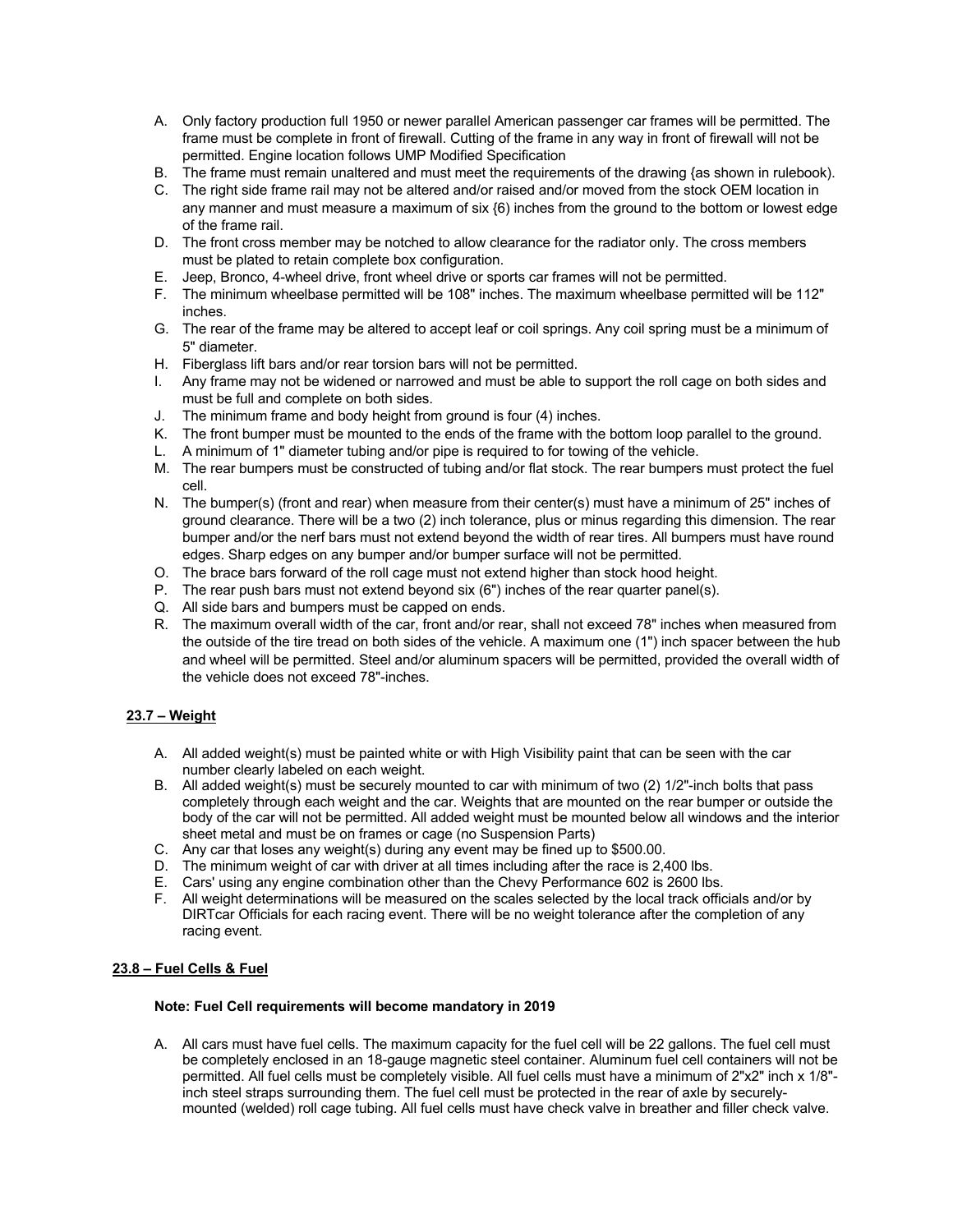- B. The fuel cell must not extend lower than protective tubing.
- C. Only leaded and/or unleaded gasoline will be permitted for competition. Standard pump gasoline is recommended. Racing gasoline will be permitted.
- D. Alcohol, Methanol, Nitrous oxide, nitrous methane, propylene oxide or any type of additives will not be permitted.

#### **23.9 – Body**

**(See drawing diagram in rulebook for reference – There may be dimensions referenced in the drawing diagram that are not referenced in written rules and vice versa. All dimensions whether written and/or referenced in the drawing diagram dimensions are rules(s).**

- A. All bodies must follow dimension(s) and the appearance as shown in diagram. The body shall be the fabricated modified body from approved vendors. **The body must be symmetrical, including but not limited to doors, nose, sail panels, spoiler supports, etc.**
- B. The front windshield and rear window support must be stock appearing. The front window support(s) may have a clear Lexan support of no more than 16" inches including the roof post at the bottom and going straight to the roof. The support must be securely fastened in a positive manner.
- C. The front roof post must be in a straight line from top to bottom.
- D. The sides of the engine compartment must remain open. Any side panels in the engine compartment area will not be permitted. A five (5") inch maximum drop of the hood on either side of the hood will be permitted and it must be enclosed at the rear of the hood. The firewall on driver's side must meet the front of the door. The firewall must be a minimum of 16"-inches in length from top-to-bottom.
- E. The top of the doors must remain in line with the rear engine plate. The bottom of the doors may extend a maximum of eight (8") inches past the motor plate toward the front of the vehicle. Any material that exceeds 8"-inches forward of the engine plate will not be permitted.
- **F. Right panel from top of door to bottom of door may not be no more than 3 inches and must be mounted straight inside the bottom.**
- G. A maximum one (1") inch flange on the outside edges (left and right side vertically) for the purpose of strengthening only will be permitted on the front nose only. Side fins and/or flanges of any kind along the length of the entire car (hood, front, and/or roof) will not be permitted.
- H. A maximum of one (1) stone deflector, mounted only on the right side of the car, for rear mounted oil pumps, oil filters, and for the main oil tank will be permitted. The deflector may be made of steel, aluminum, or heavy gauge wire. The cover may only be mounted near the unit it and is designed to protect with a maximum size of eighteen (18"x18") inches square and mounted only from the upper right frame rail to the lower right frame rail.
- I. The minimum roof height is 42" inches with a maximum height of 52" inches.
- J. The minimum deck height is 28" inches with a maximum height of 39" inches.
- K. All cars must have a car number on both sides and the roof that are at least 18" inches in height and 14" inches in width.
- L. The driver's last name must be displayed under the car number in a legible font that is a minimum of eight (8") inch high letters.
- M. A minimum of two (2") inches of tire clearance from the body is required.
- N. The minimum ground clearance will be four (4") inches.
- O. The measurement from center of the hub to the rear top of deck will be a minimum of 34" inches and a maximum of 48" inches.
- P. **The maximum body width at the body's widest part will be72" inches**. The minimum of width at the body's narrowest part will be 53" inches. The top of the doors may have a maximum width of 67" inches. The bottom of the doors may have a maximum width of 68" inches. Q. On the left side, the rear of the door may flare out six (6") inches for tire clearance.
- Q. The bottom of the flare must be curved and rounded not pointed in any fashion.
- R. The maximum rear width of car must be 67" inches at the widest point.
- S. The maximum roof width will be 50" inches with a minimum of 44" inches.
- T. The maximum roof length will be 56" inches with a minimum roof length of 41" inches.
- U. The maximum height on rear roof post vertical is 3" inches.
- V. The nose piece must not exceed 45"-inches in width, centered between the frame rails and must not extend past the leading edge of the front bumper. The nose piece must have a minimum of six (6") inches from the ground to the bottom edge of the nose piece.
- W. The MD3 03 Modified Aero Valance is approved.
- **X.** Rear spoilers of any type, including but not limited to, shaping of panels, shaping of interior body panels, shaping and/or redirecting airflow with sail panels, etc., will not be permitted.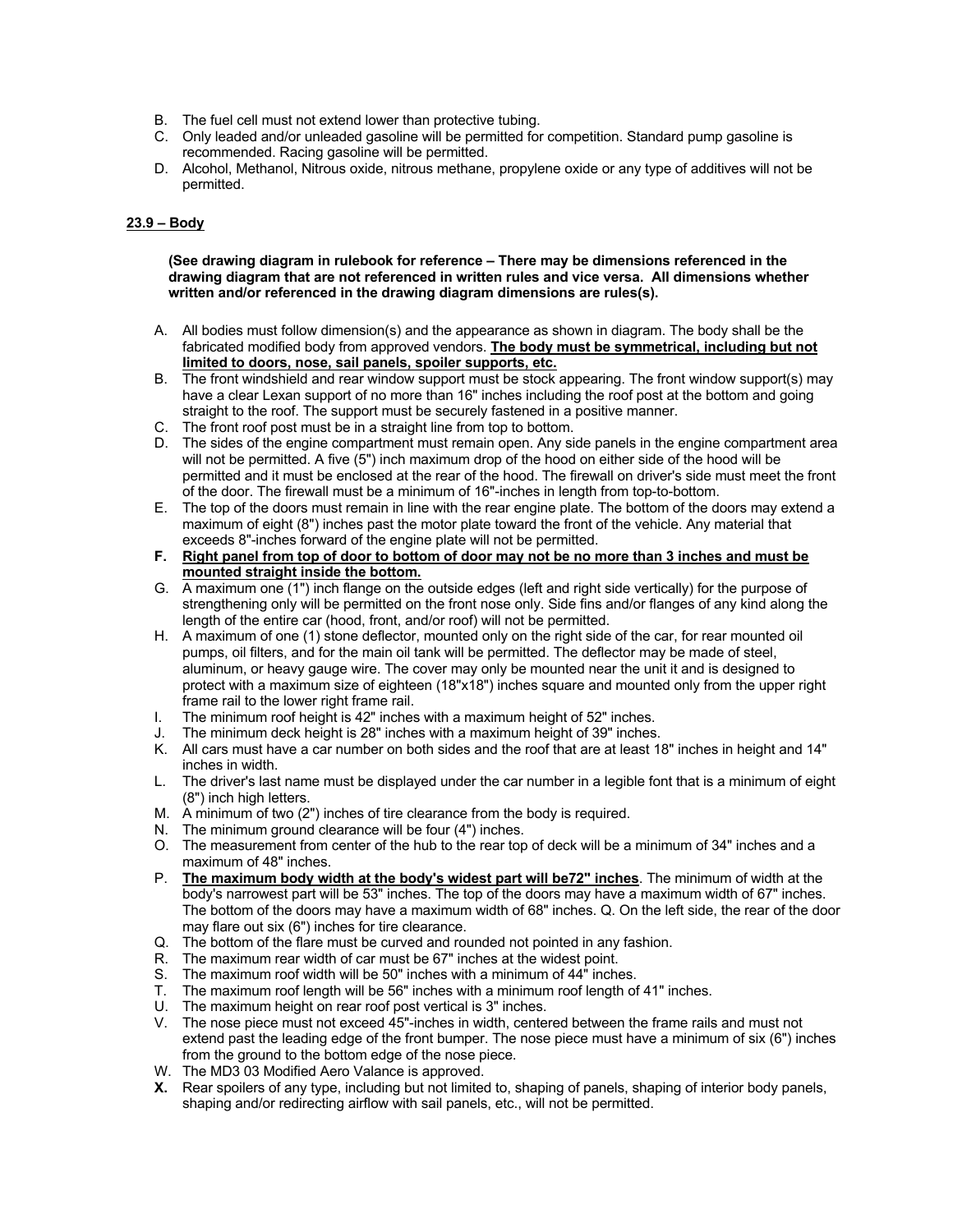#### **23.9.1 – Interior and Driver Compartment**

- A. All windows must have a minimum 11"-inch vertical opening. The entire interior must have a minimum of 11 inches of clearance from the interior deck to the roof and all sections of the roll cage. The minimum window opening will be 12" inches. The interior deck sheet metal to the right side of the driver from the back of the seat forward should be fabricated on an angle from the driveshaft tunnel to the right-side window to promote ease of exit for the driver through the right side and or front window opening.
- B. A master ignition switch within easy reach of the driver is mandatory. The switch must be clearly labeled "ON" and "OFF".
- C. Hydraulic and/or pneumatic weight jacks, trackers, or similar adjustable components of any type will not be permitted.
- D. Mirrors of any type will not be permitted.
- E. The driver's compartment must be sealed from the engine and the race track. The rear bubble of the hood should be closed and sealed from the driver.
- F. The maximum slope/rake of the interior sheet metal "shelf front-to-rear is 4"-inches when measured from the firewall to the top of the most rearward part of the rear deck. A maximum of 2"-inches of slope/rake will be permitted in front of the rear of the seat to the firewall and a maximum of 2"-inches of slope/rake will be permitted from the rear of the seat to the top of the most rearward part of the rear deck.
- G. The top of the interior must be flush with the top of door and quarter panels. A one inch drop on the inside will be permitted when measured laterally from the top of the doors to the lowest part of the deck.
- H. Any car in competition must have right side door bars as part of the roll cage. Please reference 23.11.B in the roll cage section of the 2019 DIRTcar UMP Modified Rule Book.

#### **23.9.2 – Roof and Roof Supports (see drawing diagram for reference)**

- A. All roofs must be full size. Half-moon roofs will not be permitted. The rear edge of the roof may not be mounted more than 12" (twelve inches) past the rear axle. The roof must be symmetrical.
- B. Wings, roof spoilers or ground effects of any kind will not be permitted.
- C. All flat type roofs will be allowed a maximum 3"-inch difference in height between the front of the roof and the rear of the roof. This measurement may be taken from the interior and/or the ground. The rear of the roof must maintain the same height from side to- side.
- D. All curved type roofs will be allowed a maximum of 5"-inches in the front and 2"-inches in the rear. The break in the roof must be within 6"-inches from the center of the roof.
- E. E. Wedge roofs will not be permitted.
- F. Dished roofs will not be permitted. Roofs must be rounded side-to-side. Bead rolls will be permitted.
- G. The rear roof post must begin where it meets the back edge of the roof. The rear roof supports may not extend past the front side of rear upright of the roll cage.
- H. The side vents on the front roof posts may extend rear ward from the lowest point, a maximum of 16" inches, then at a 90-degree angle to roof for one (1) configuration, side vents must meet the outside of the car.
- I. The roof side (sail) panel window size must be 10"-inches x 15"-inches and must match drawing number-2- side view. There will be a tolerance of 2"-inches at the top and 3"-inches at the bottom. A maximum crown of two (2) inches will be permitted, measured from the center of a common tangent point on either side of the crown. The roof side (sail) panels must be symmetrical.
- J. If the long roof side (sail) panel is being used a 1"-inch radius will be permitted.
- K. Any sun shield must be on hinge for easy exiting, taping will not be permitted. The window opening must remain at a minimum of 12"-inches.
- L. All race cars in competition must meet the measurements illustrated in the DIRTcar drawing.
- M. There are only 4 (four) approved roof supports to choose from.
- N. The roof should be single thickness of material. The roll bar hoops must be exposed for inspection.
- O. 0. If the roof is curved then a level will be placed on the top of the car and if the roof is 5"- inches or less in the front and 2"-inches or less in the rear and the break is in the middle then the roof will be permitted.
- P. The roofs must be stock appearing. The roof must maintain the same height on both sides. If a DIRTcar and/or local track official determines the roof does not meet the requirements as stated above then a penalty as determined by the official may be determined prior to competition, additional weight and/or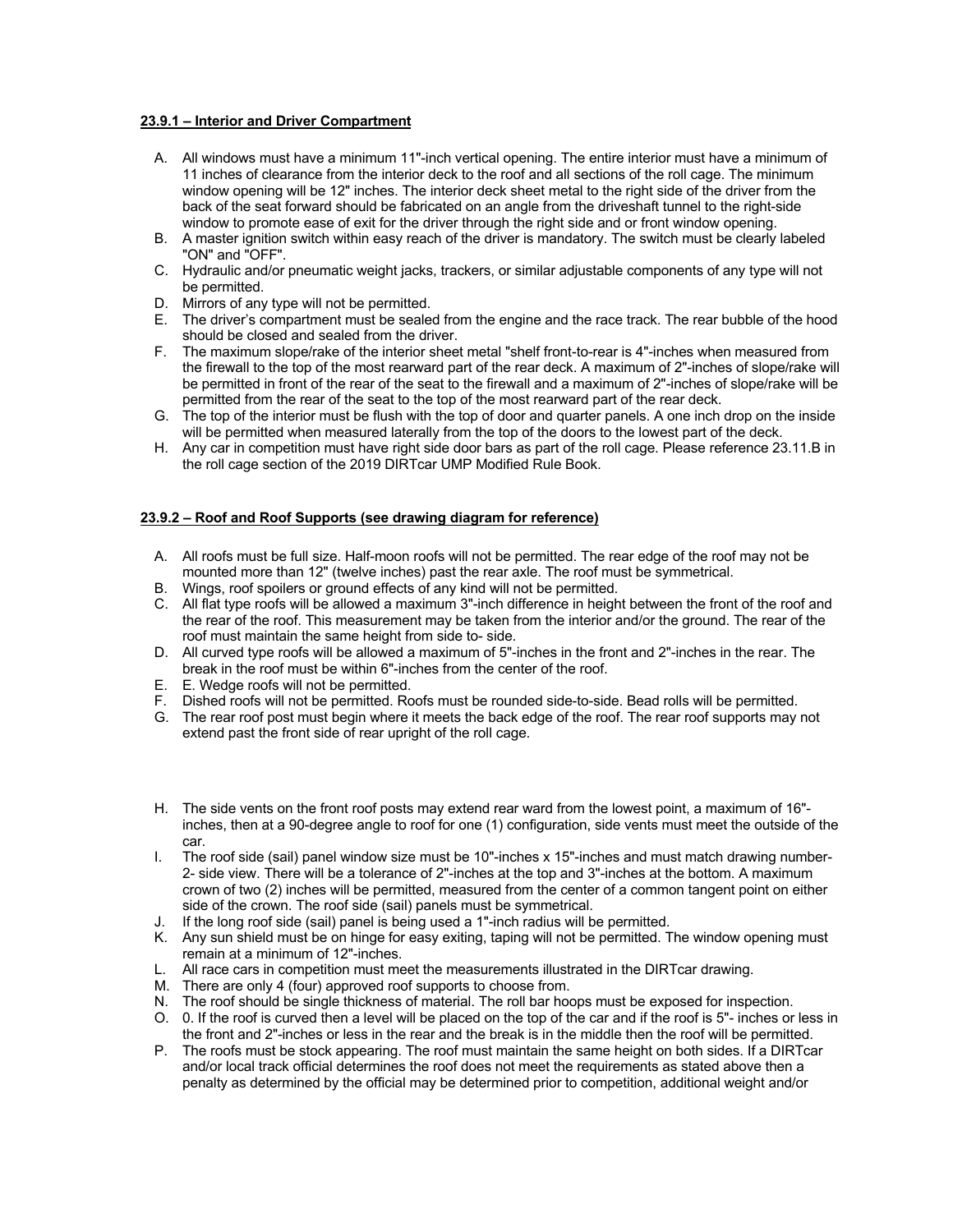other penalties, unless the roof can be returned to within the parameter as stated above prior to competition in the event that the roof was inspected for.

#### **23.10 - Suspension**

- A. Any "live axle"-type rear ends will not be permitted.
- B. Quick change rear ends will be permitted. No lightened, 8" or midget rear ends allowed. Only magnetic axle steel tubes will be permitted.
- C. Aluminum spools will be permitted. Aluminum 3rd members will not.
- D. Aluminum birdcages will not be permitted. Aluminum third members will not be permitted.
- E. Independent rear suspensions will not be permitted.
- F. Only floater hub assemblies will be permitted.
- G. The front suspension must be O.E.M. and be in stock location. The front suspension must have replaceable stock part(s) O.E.M 3 piece spindles allowed with aftermaket brake mount and spindle saver..
- H. Only stock passenger car spindles will be permitted. Fabricated spindles will not be permitted.
- I. Alterations and/or relocation of the lower A-frames will not be permitted. Only stock appearing aftermarket tower control arms which are mounted in the OEM location will be permitted. All tubular and/or specifically fabricated after-market lower control arms will not be permitted.
- J. Tubular-type upper A-frames will be permitted. The upper A-frame mounting locations may be altered. Upper control arm must be mounted on top of frame rail. Aluminum cross shafts will be permitted
- K. Upper ball joint must come down through the top of the control arm through the spindle. Lower control arm – the ball joint must come up from the bottom of the control arm through the spindle.
- L. No bump stops will be permitted on any suspension component.

#### **23.10.1 – Rear Suspension**

- A. All components must be steel. Covers of any-type will not be permitted. All rear suspension mounts and brackets must be welded or bolted solid. All springs must be a minimum of 5".
- B. Coil springs must remain vertical. Springs must be mounted to the rear end housing. The spring location may be on top, to the rear or to the front of the housing. Springs must be mounted in identical locations on both sides of rear end housing.
- C. Coil-over eliminators utilizing a minimum spring diameter of 5.00"-inches will be permitted.
- D. Chains, Cables, and/or tethers to limit or control movement will be permitted on left rear only (shocks and/or dampeners not permitted).Solid Saftey chains securely mounted from upper frame rails directly to axle tubes allowed ( cannot be mounted to any floating device, must have slack during inspection).
- E. Rear shock absorbers mounted on the control arms will not be permitted.
- F. All rear control arms and panhard bars must be straight and J Bars connected end-to-end using a solid mounting system on either end. Only one of the following designs will be permitted for competition;
	- a. A three (3) link design will be permitted with the following requirements. The lower control arms must maintain a maximum length of 1 inch between each arm. The one (1) upper control arm must be a solid tube located at the top center of the rear end housing and remain centered (one inch tolerance) over the housing and/or top of the drive shaft. One panhard bar, a minimum of 23"-inches in length can be mounted behind the rear end housing. A J-Bar or a straight bar will be permitted. J-Bars or a straight bar must be mounted from the left side frame rail to the right side of driveshaft. The lower spring perch must be welded or bolted solid to the rear end housing. The bottom of the rear spring(s) must remain within 2 ¾-inch of the axle tube(s). Only steel upper weight jack(s) will be permitted. Floating and/or bearing rear spring perches/cups will not be permitted. Suspension stops of any type will not be permitted.
	- b. OEM stock design suspensions will be permitted with the following requirements. The rear crossmember and control arm mounts and bolt holes on frame must remain the stock OEM location. All components must be unaltered, approved OEM and match frame. The control arms must not be altered. Only steel, rubber or nylon control arm bushings will be permitted. The rear springs must remain in the stock OEM location. The lower spring perch must be welded to the rear end housing. Only upper weight jacks made of magnetic steel wheel be permitted.
- G. Leaf spring stacked steel are permitted. Composite material springs are not permitted. Mono leaf springs are not permitted.
- H. In the rear of the car a minimum 5"-inch spring is required.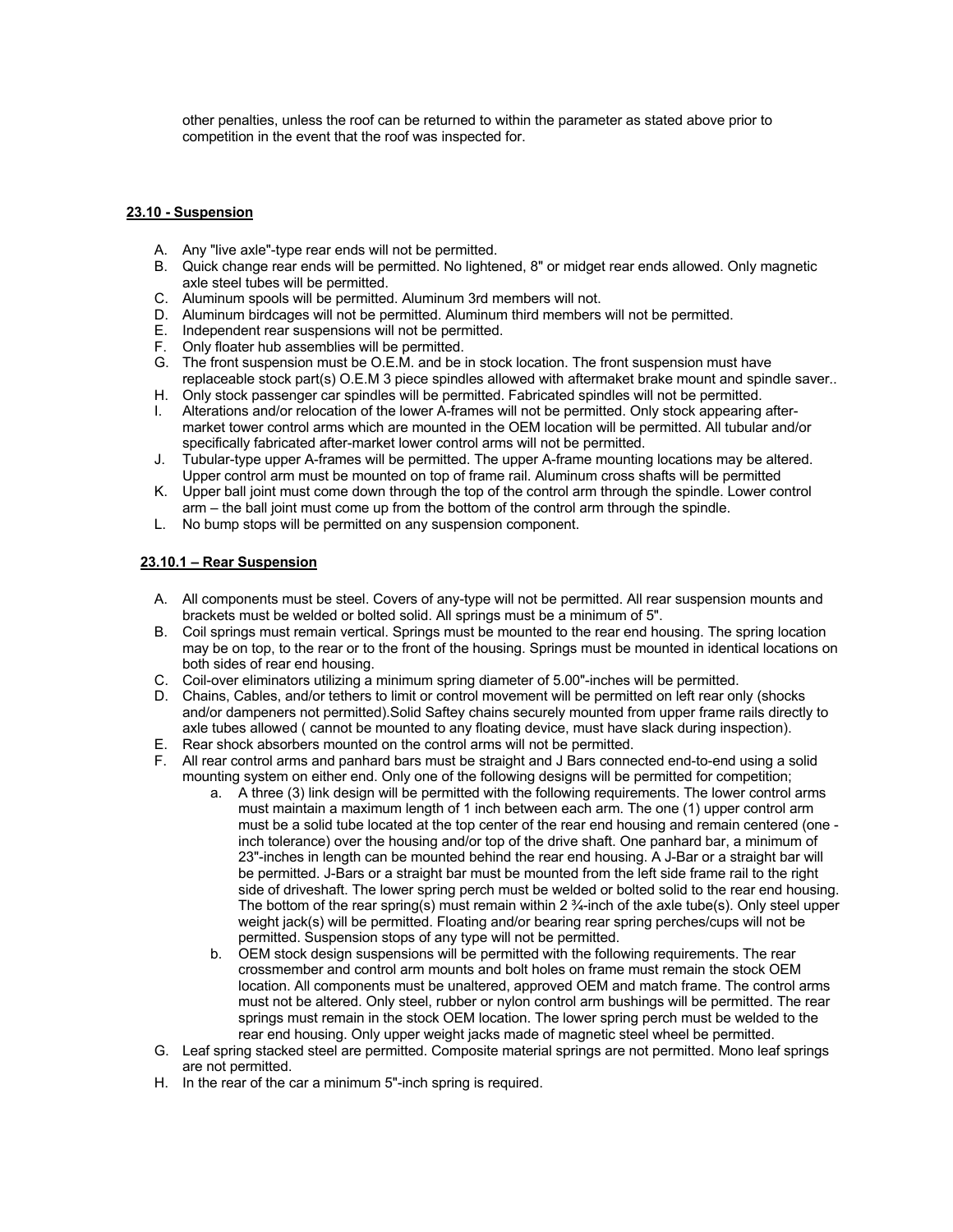- I. One steel, non-progressive closed end coil spring per wheel only.minimum 5 inches O.D. Front springs must be (9.5"-inch free height with 0.5 inch tolerance.Rear coil springs must be 11-16 inch free height with 0.5 inch tolerance.No Torision bars,air bags ,inner liners or spring rubers allowed.
- J. Aluminum shocks, shells, aluminum hubs, aluminum A-frames, aluminum rear-end, aluminum tubes and/or other aluminum suspension parts will not be permitted.
- K. Coil over shocks of any type on the front of the car will not be permitted.
- L. Coil over shocks optional on rear end of car with 5" springs only.
- M. Only one shock per wheel will be permitted. No other shocks will be permitted on the car.
- N. Only (1) shock per wheel will be permitted and rear shock must be mounted with in twenty-five (25) degrees of vertical.Only Conventional type.Rear shocks may not be mounted on a weight-jack-tupe adjustable bolt.
- O. The AFCO 14 Seris Shock will be the exclusive and mandatory shock for the Dirtcar Pro Modified Division.

| 1474-6     | 7 inch 4-6 valve |
|------------|------------------|
| 1475       | 7 inch 5 valve   |
| $1475 - 3$ | 7 inch 5-3 valve |
| $1493 -$   | 9 inch 3-5 valve |
| 1494       | 9 inch 4 valve   |
| 1497-2     | 9 inch 7-2 valve |

P. One steel Afco 14 series,non-adjustable, unaltered shock per wheel only.All shocks must completely Collapse at any time..No external or internal bumpers or stops..No bulb-type.threaded body,AGR,or remote reservoir shocks.NO Schrader valves or bladder type valve allowed.Rules committee reserves the right to allow or disallow any shocks at their discretion.It is the responsibility of the racer to receive approval for any questionable shock used in competition.

**Q. The minimum penalty for any "specified required shock" that doesn't match the "as manufactured" specifications or has been modified will be as follows:** 

- **a. Disqualification from the event and;**
- **b. the shocks will be confiscated and not returned and;**
- **c. A fine up to 1,000 championship and track points and;**
- **d. Return of all earned purse and/or reward money from the event and;**
- **e. A fine up to equal the purse money rewarded for the event with a minimum fine of \$500 and;**
- **f. A minimum suspension of 1-month minimum or 4 races, up to six (6) months in duration and;**
- **g. Any cost incurred for testing**
- **h. The penalty including fine and suspension may include the driver, crew chief, the car and car owner as stated in the penalty notice.**

#### **23.10.2 – Brakes**

- A. All cars must be equipped with a working braking system on all four wheels and all four wheels must be able to stop/brake all times.
- B. Only magnetic steel rotors will be permitted. Carbon fiber and/or aluminum rotors will not be permitted. Drilling, lightening and/or any alteration to the brake rotors or calipers will not be permitted.
- C. Only stock O.E.M. calipers will be permitted.
- D. Only stock O.E.M. rotors will be permitted. Single disc brake rotors or scalloped rotors will not be permitted. Floating brake systems of any type will not be permitted.

#### **23.11– Tires**

- A. This rule may be amended by a bulletin.
- B. The DIRTcar only approved tires are the **Hoosier M-30 and M-60** compounds in the DIRTcar plated tire 26.5/8.0/15 or 27.5/8.0/15. The maximum width of the tire will be 9" inches.
- **C. The M-60 may be used as a right rear option tire.**
- **D. NO GROOVING allowed.**
- **E. Siping permitted.**
- **F. The A-40s and the H-40 are no longer manufactured. Track option to allow for a burn up period, if any. Front ONLY, mixing and matching of 40s & 60s will not be permitted.**
- G. Recapping of an approved tire is not permitted.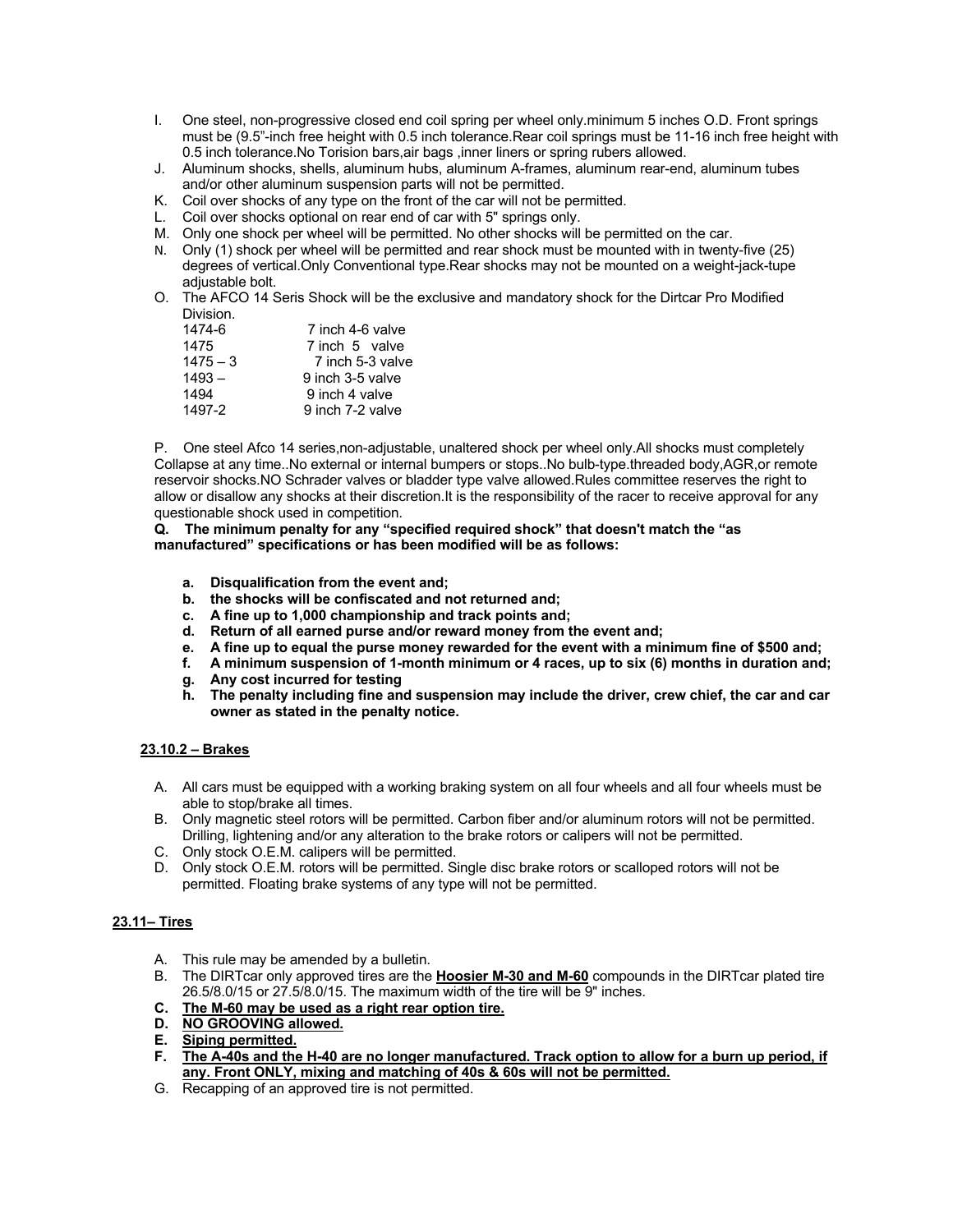- H. Any local track and/or DIRTcar official can confiscate any tire at any time and during any DIRTcar event to be evaluated and analyzed including verification using a tire durometer
- I. Tires may also be submitted for further chemical analysis.
- J. Defacing or altering any of the manufacturer's identification markings, letters, words, numbers, on any tire will not be permitted.
- K. Any alteration of tires may result in immediate suspension from all DIRTcar racetracks and/or events and/or penalties deemed appropriate by local track and/or DIRTcar and/or World Racing Group Supervisory Officials.
- L. Tire softeners and/or chemicals designed to alter the chemical characteristics of the tire and/or the tire surface will not be permitted.
- M. Bead locks will be permitted on the right side only.
- **N. Wheel discs shall be fastened to the wheel using a minimum of three (3)- 5/16 inch or (3) ¼ inch diameter magnetic steel hex head bolts.**
- **O. The use of wheel discs with any other type of fastener will not be permitted.**
- **P. As an option a wheel cover with minimum of (5) five steel Zeus fasteners mounting points may be approved.**
- Q. Only 8-inch DIRTcar approved and labeled racing wheels will be permitted.
- R. Wheel Spacers should not exceed diameter of drive plate. Must be steel or aluminum.
- S. All wheels must be conventional one-piece magnetic steel and must be mounted with lug nuts. Aluminum, plastic and/or carbon fiber wheels will not be permitted.
- T. All wheels must be fastened to the hub with five lug nuts.
- **U. Approved fastening (nut assembly) systems:**
	- **a. Keyser Manufacturing, part #100 7-101.**
	- **b. Wehrs Manufacturing Part# WM377A-312 Aluminum 5/16 / WM377S-312 Steel 5/16**
	- **c. Triple X Chassis Part# SC-WH-7810(fora 1" spring) / SC-WH-7820(for a 1 3/8" spring)**
	- **d. Pit Stop USA Part #:**
	- **e. Smith Precision Products Part# MC-516-18**

#### **23.12 – Personal Protection Equipment (see General Specifications – Section 3.0)**

**Note: Industry approved requirements in the Personal Protection Equipment will begin to be introduced into all divisions. When upgrading or purchasing new please consider the future requirements.**

#### **23.13 – Roll Cage**

- A. All cars must have a roll cage. The roll cage must be approved prior to competition and it must be welded to the frame. The driver's head must not protrude above the top of the roll cage with the driver's helmet on. The top of the roll cage must extend above the top of the driver's helmet by a minimum of one (1) inch. The entire roll cage and all roll bar pieces must be fabricated from magnetic steel a minimum of .095" in thickness.
- B. The driver side door bars must be parallel to the ground and located perpendicular to the driver. The side bars must be welded to the front and rear of the roll cage. No brazing or soldering is permitted. The door bars must have a minimum thickness of .095" and must have a minimum of 1-1/2" diameter. On the driver's side there will be a minimum of three (3) door bars.
- C. Foot protection is mandatory. One piece of magnetic steel tubing, a minimum .095" in thickness, must be fastened and/or welded across the back of the engine with vertical tubing a minimum of .095" thick.
- D. The door side roll bars are mandatory and must extend into the door panels.
- E. The roll cage must consist of continuous hoops that are no less than 1-1/2" in diameter and must a minimum thickness of .095".
- F. The roll cage must be mounted securely (welded) to the frame in a minimum of 6 (six) places.
- G. The roll cage must consist of a configuration of front and rear hoops connected by tubing on the sides and/or side hoops. Roll cage must be securely supported and braced. Gussets to brace any portion of the roll cage will be permitted.

#### **23.14 – Electronic Devices & Traction Control**

A. All electronic and/or computerized wheel spin and/or acceleration retardation traction control devices will not be permitted. Controlled timing devices attached to or controlling accelerator or rotation of wheel will not be permitted.